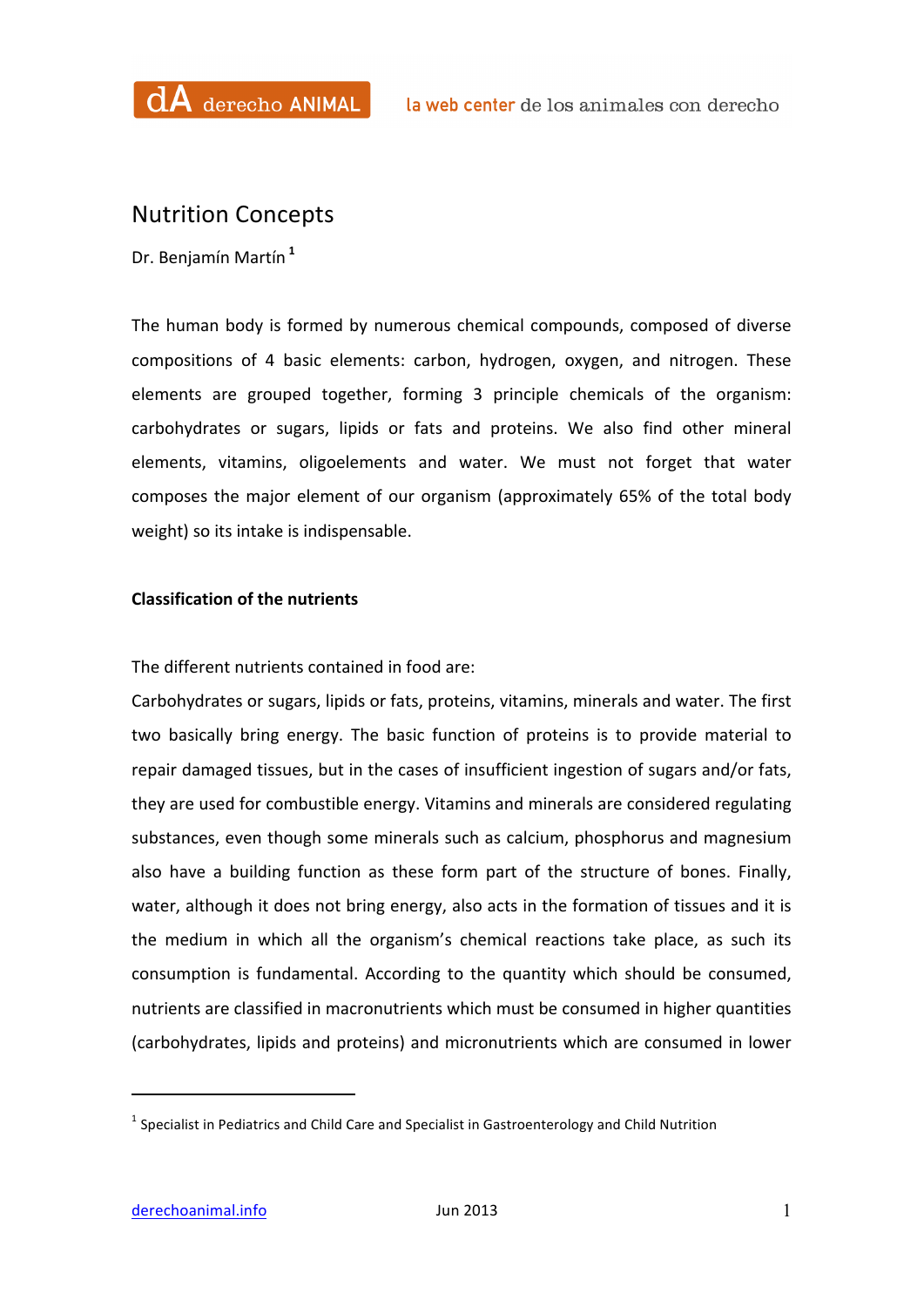quantities (vitamins and minerals). Of all the nutrients that the organism needs, some must be consumed, as the organism cannot be created (essential nutrients), while others can be made by the organism using other precursors (non-essential nutrients).

## **Macronutrients**

- 1) Carbohydrates are composed of Carbon, Hydrogen and Oxygen. They are the most important energy source of our diet. They should represent between 55-60% of the total of the daily caloric intake. 1 gram of carbohydrates contains 4 kcal.
- 2) Lipids or fats are organic compounds with a certain heterogenicity, basically formed by Carbon, Hydrogen and Oxygen and have as a common characteristic insolubility in water and soluble in alcohol. They should represent between 30-35% of the total of the daily caloric total caloric intake. 1 gram of fats or lipids contains 9 kcal.
- 3) Proteins: These are composed of multiple combinations of 20 different amino acids. In its composition we find Carbon, Hydrogen, Oxygen and Nitrogen, the last being the differential element and which are not found in either carbohydrates or in fats. These should represent between 12-15% of the total daily energy intake. 1 gram of proteins contains 4 kcal.

Amino acids are classified as essential and non-essential. Only 9 amino acids are considered essential because the human body cannot synthesize or create these and must be provided by the diet.

Essential amino acids: Isoleucine, leucine, lysine, phenylalanine, methionine, threonine, tryptophan, arginine and valine.